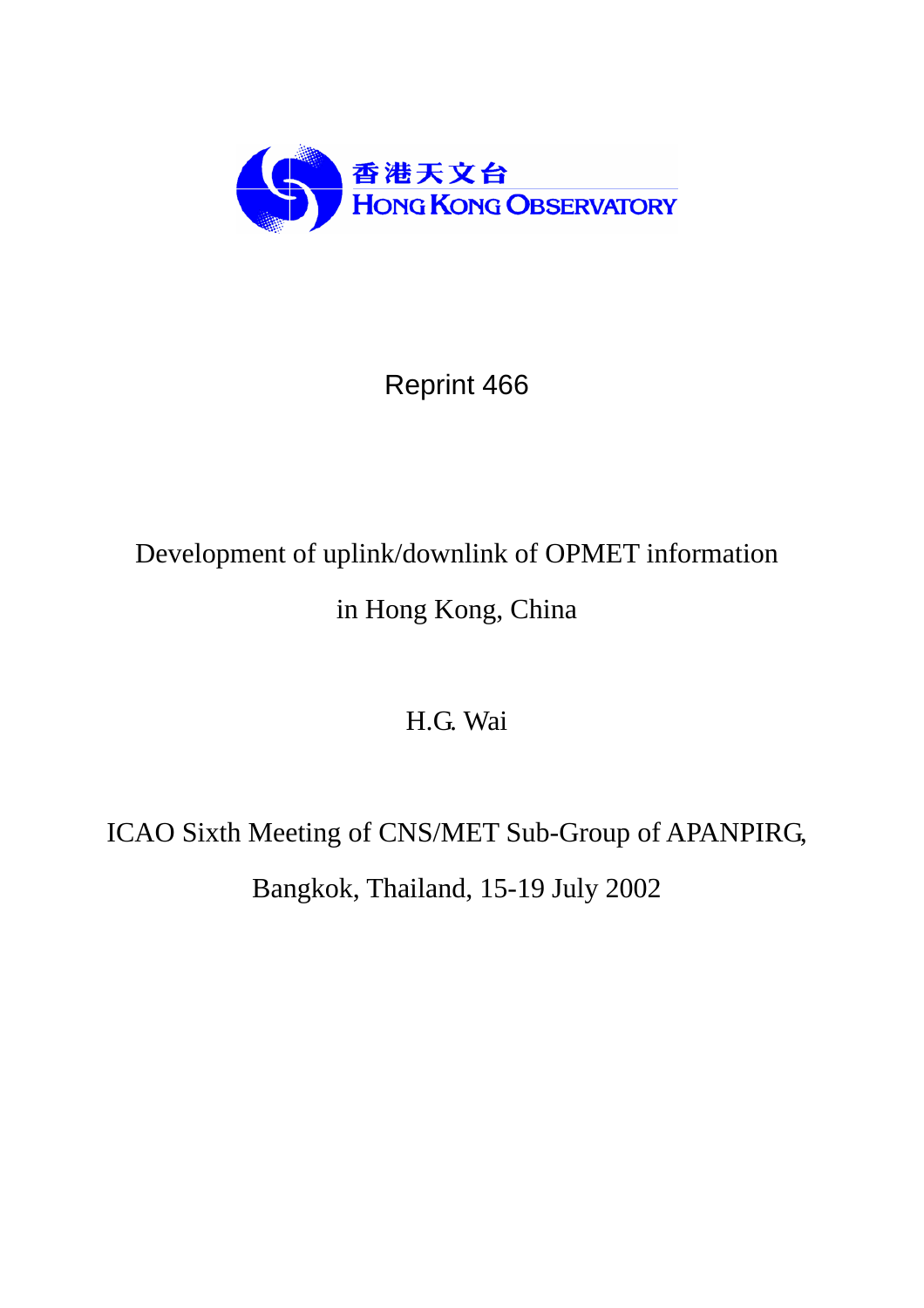*International Civil Aviation Organization* CNS/MET SG/6 – IP/13



## **Sixth Meeting of CNS/MET Sub-Group of APANPIRG**

Bangkok, Thailand, 15 – 19 July 2002

**Agenda Item 18): Any other business**

### **DEVELOPMENT OF UPLINK/DOWNLINK OF OPMET INFORMATION IN HONG KONG, CHINA**

(Presented by Hong Kong, China)

### **SUMMARY**

This paper presents the development of uplink and downlink of OPMET information in support of the new CNS/ATM systems in Hong Kong, China.

#### 1. **Introduction**

1.1 The development of the meteorological system in support of the new Communication, Navigation, Surveillance/Air Traffic Management (CNS/ATM) systems in Hong Kong, China, started in 2000. Over the past two years, trials were conducted on the downlink of meteorological information from aircraft. Operational uplink of OPMET information to aircraft was also launched in 2001. This paper reports the development in these two areas.

### 2. **Downlink**

2.1 Trials with Automatic Dependent Surveillance (ADS) and Controller-Pilot Data Link Communications (CPDLC) datalinks for automatic weather reporting from B747 aircraft were conducted by Hong Kong, China in 2000 over the South China Sea. Results of these trials were previously reported in CNS/MET SG5. Further ADS trials with B777 and Airbus aircraft were conducted in early 2002. During these further trials, 57 in-flight weather reports from B777 aircraft and 18 reports from Airbus aircraft were received and analysed by the Hong Kong Observatory (HKO).

2.2 Analysis of the B777 ADS data received in the 2002 trial revealed rather large deficiencies in the wind direction in the reports. The same had previously been noted by the Fifth ICAO Meteorological Information Data Link Study Group meeting (METLINKSG/5) in 2000. The manufacturer released a software upgrade in late 2001 for installation on-board the aircraft to rectify the problem. The airline participating in the B777 trial was advised of the availability of the software upgrade.

2.3 For the Airbus trial, no abnormal wind reports were found. All temperature reports received from the B777 and Airbus aircraft during the trials were found to be of acceptable quality.

2.4 With the digital aeronautical telecommunication network still under development, automatic weather reporting has to be carried out through FANS-1/A systems (FANS: Future Air Navigation System) and airline company datalinks. Under the tight operating environment currently experienced by the aviation industry, airlines have expressed concern over the additional telecommunication charges incurred by these datalink trials. The prospect of airlines' participation in future large-scale trials is uncertain and an alternative datalink has to be identified.